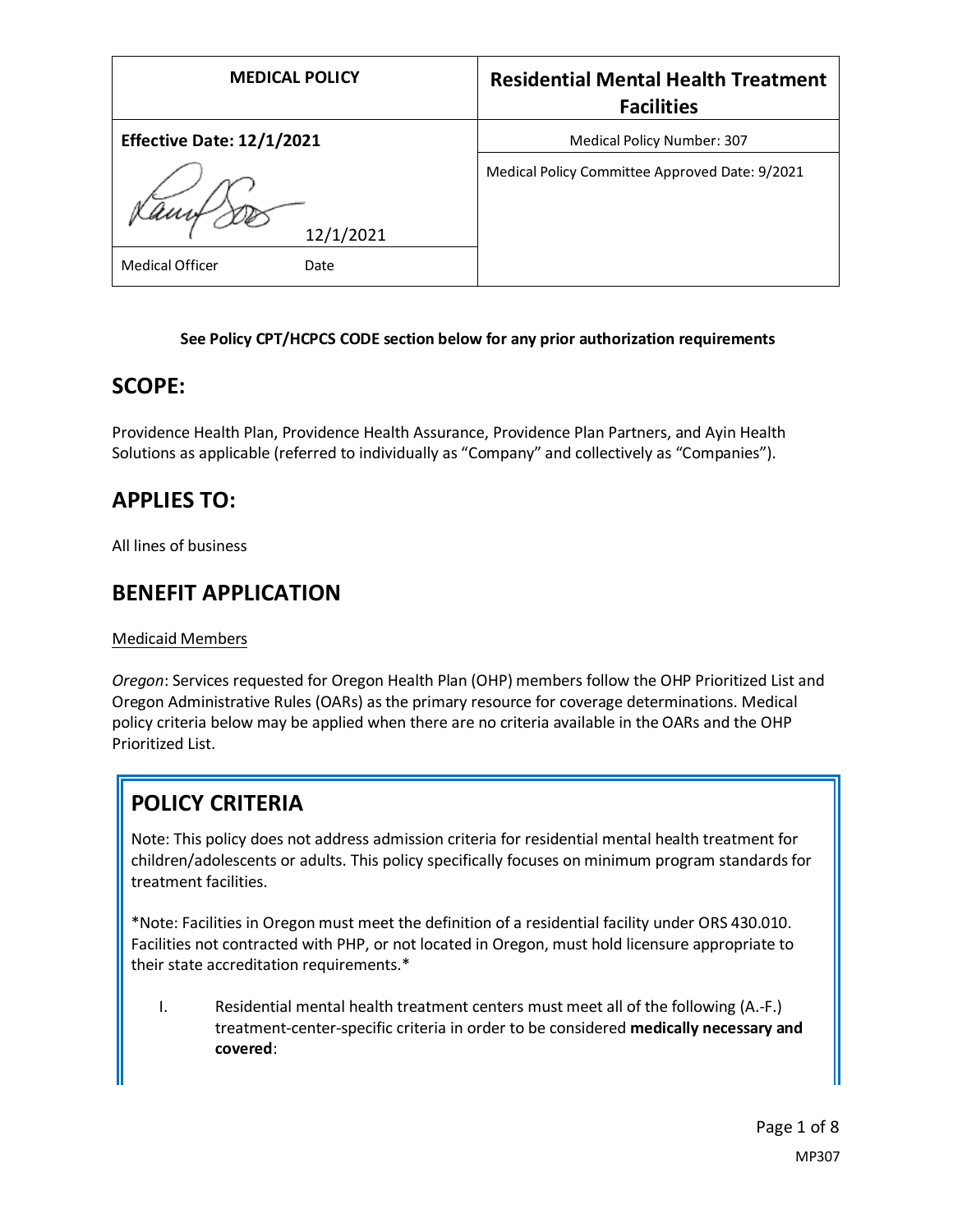- A. The facility holds state licensure (if required, see \*Note above) and accreditation through the Joint Commission or the Commission on Accreditation of Rehabilitation Facilities (CARF) for the level of care provided; **and**
- B. The facility is staffed by a multidisciplinary treatment team under the leadership of a Board Certified/Board Eligible psychiatrist; **and**
- C. The facility conducts a structured treatment program, including all of the following:
	- 1. A face-to-face interview conducted by a psychiatrist within 72 hours of admission; **and**
	- 2. Physician visits occurring at least weekly (or more frequently if clinically indicated); **and**
	- 3. Individual therapy occurring at least weekly (or more frequently if indicated); **and**
	- 4. Multiple daily group therapy sessions, including family therapy for children/adolescents; **and**
- D. The program provides for the mental and physical health needs of the individual member; **and**
- E. The facility includes 7 days per week, 24-hour supervision and monitoring. This includes **both** of the following:
	- 1. An onsite nurse available 24/7 who is able to provide psychiatric nursing services (e.g. observation, crisis intervention, medication administration); **and**
	- 2. A psychiatrist is available 24/7 (at least by phone) to assist with crisis intervention, treat medical and psychiatric issues, and prescribe medication; **and**
- F. Treatment is focused on stabilization, functional improvement, and reintegration of the member. This includes **all** of the following:
	- 1. The residential treatment program is transitional in nature, designed with the purpose of reintegrating the individual with continued treatment services at less restrictive levels of care; **and**
	- 2. The residential treatment program is not based on a preset number of days; **and**
	- 3. Admission to or continued stay in a residential treatment program is not primarily for custodial reasons such as housing, but is based on active treatment of current clinical presentations.
- II. Level 3.5 residential treatment centers for substance use disorders (SUDs) (see Policy [Guidelines](#page-4-0) for definition) must meet all of the following treatment-center-specific criteria in order to be considered **medically necessary and covered:**
	- A. The facility holds state licensure (if required, see \*Note above) and accreditation through the Joint Commission or CARF for the level of care provided; **and**
	- B. The facility has direct affiliations or close coordination with more and less intensive levels of care or services; **and**
	- C. Staff must include all of the following: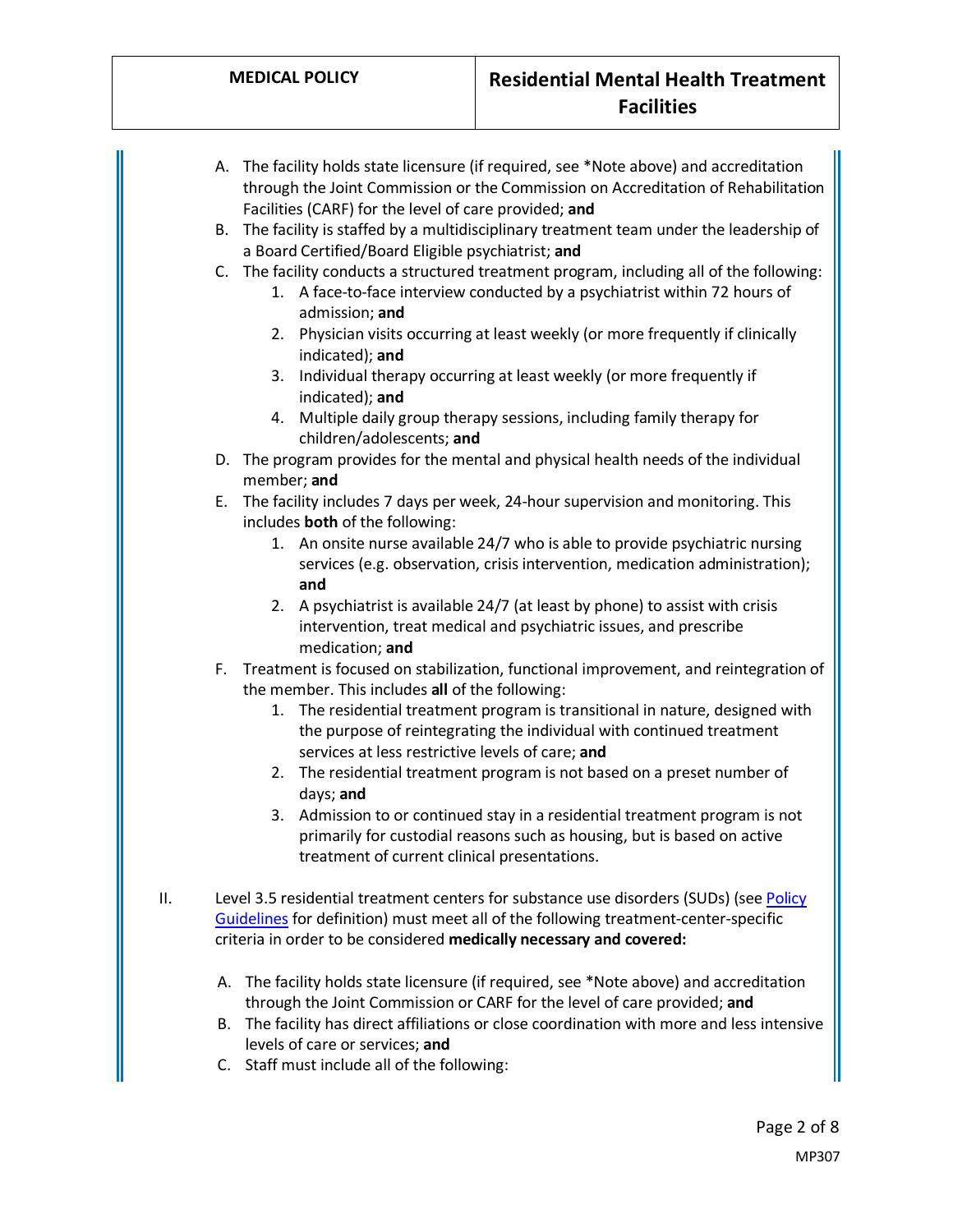- 1. Telephone or in-person consultation with a physician, physician assistant, or nurse practitioner in states where they are licensed as physician extenders and may perform the duties designated here for a physician; emergency services, available 24 hours a day, 7 days a week; **and**
- 2. Licensed or credentialed clinical staff such as addiction counselors, social workers, and licensed professional counselors who work with the allied health professional staff in an interdisciplinary team; **and**
- 3. Allied health professional staff on-site 24 hours a day; **and**
- 4. One or more clinicians with competence in the treatment of substance use disorders are available on-site or by telephone 24 hours a day; **and**
- D. The facility has a structured treatment program, including all of the following:
	- 1. Individualized comprehensive biopsychosocial assessment of the member's substance use or addictive disorder; **and**
	- 2. Individualized treatment plan with short-term, measurable treatment goals and activities designed to achieve those goals; **and**
	- 3. Biopsychosocial assessment, treatment plan, and updates that reflect the member's clinical progress, reviewed by an interdisciplinary treatment team; **and**
	- 4. Physical examination, performed within a reasonable time, as determined by the member's medical condition; **and**
	- 5. Medical, psychiatric, psychological, laboratory, and toxicology services, based on the severity and urgency of the member's condition; and
	- 6. Planned clinical program activities to:
		- i. Stabilize and maintain stabilization of the member's addiction symptom; **and**
		- ii. Help members develop and apply recovery skills such as: relapse prevention, exploring interpersonal choices, and development of a social network supportive of recovery; **and**
	- 7. Daily clinical services, including counseling and clinical monitoring, designed with the purpose of reintegrating the individual with continued treatment services at less restrictive levels of care; **and**
	- 8. Random drug screening; **and**
	- 9. Range of evidence-based cognitive, behavioral and other therapies on an individual and group bases, medication education and management, addiction pharmacotherapy, educational skill building groups, and occupational or recreational activities, adapted to the member; **and**
	- 10. Motivational enhancement and engagement strategies appropriate to the member's stage of readiness and desire to change; **and**
	- 11. Counseling and clinical interventions to facilitate teaching the patient the skills needed for productive daily activity and, as indicated, successful reintegration into family living. Health education services are also provided; **and**
	- 12. Monitored member's adherence in taking any prescribed medications and/or any permitted over-the-counter medications; **and**
	- 13. Planned community reinforcement designed to foster prosocial values and community living skills; **and**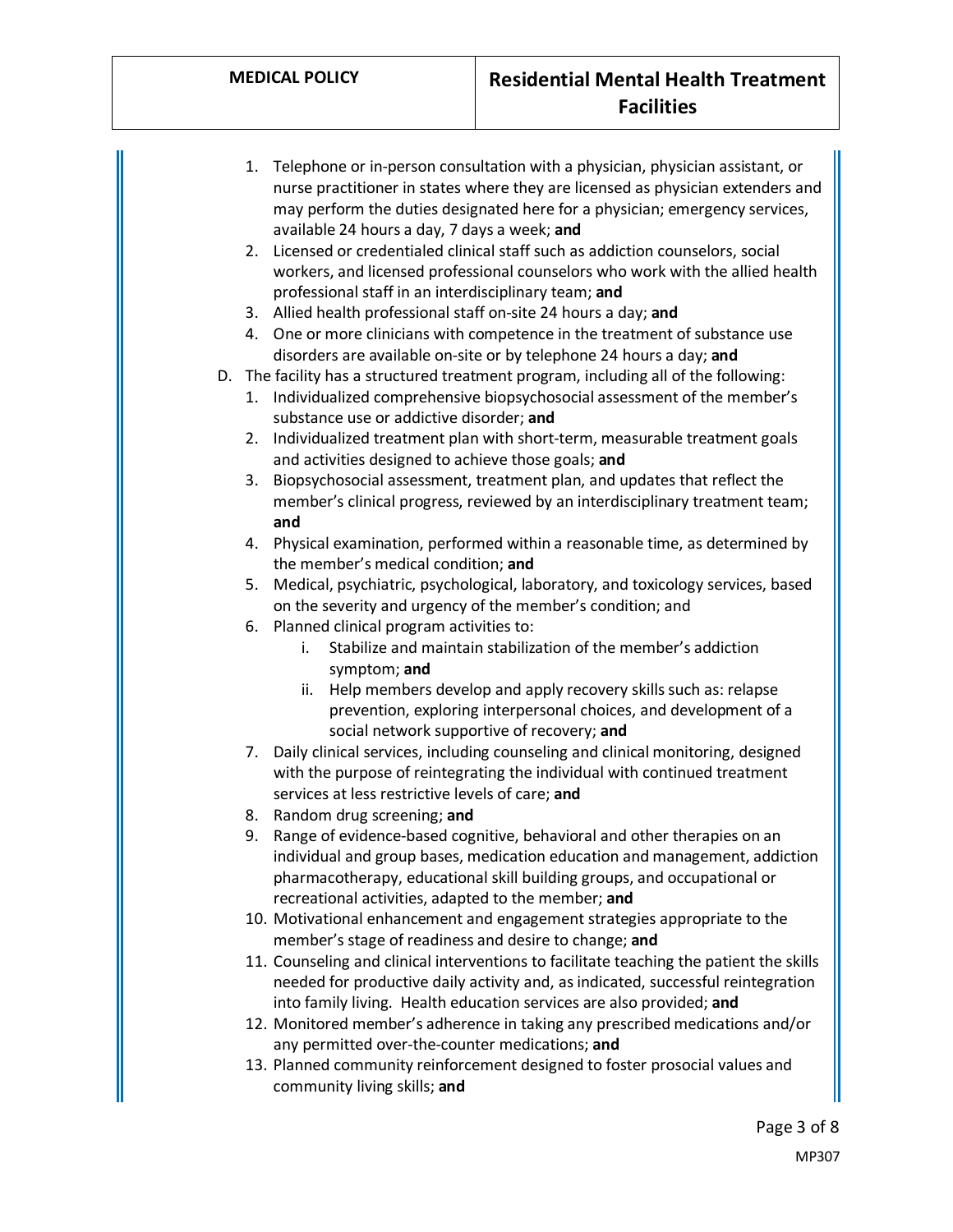|    | 14. Services for the member's family and significant others.                                                                                                                                                               |
|----|----------------------------------------------------------------------------------------------------------------------------------------------------------------------------------------------------------------------------|
| Ш. | Level 3.7 residential treatment centers for SUDs (see Policy Guidelines for definition)<br>must meet all of the following treatment-center-specific criteria in order to be<br>considered medically necessary and covered: |
|    | A. The facility holds state licensure (if required, see *Note above) and accreditation<br>through the Joint Commission or CARF for the level of care provided; and                                                         |
|    | B. Admission to facility includes all of the following:<br>1. Physician is available to assess member in person within 24 hours of<br>admission; and                                                                       |
|    | Registered nurse (RN) conducts an SUD focused nursing assessment at<br>2.<br>admission; and                                                                                                                                |
|    | 3. An individualized, comprehensive biopsychosocial assessment is<br>conducted; and                                                                                                                                        |
|    | 4. An indivualized treatment plan is created which includes problem<br>formulation, and articulation of short-term, measurable treatment goals,<br>and activities designed to achieve those goals; and                     |
|    | C. Staff must include all of the following:                                                                                                                                                                                |
|    | 1. Physician monitoring, nursing care, and observation; and<br>2. Psychiatric services available on site, through consultation or referral<br>within 8 hours by telephone or 24 hours in person; and                       |
|    | Interdisciplinary staff (including physicians, nurses, addiction counselors<br>3.<br>and behavioral health specialists) to provide daily clinical services; and                                                            |
|    | 4. Staff able to provide a planned regimen of 24-hour professionally directed<br>evaluation, care, and treatment services (including administration of<br>prescribed medications); and                                     |
|    | 5. A licensed physician to oversee treatment process and the quality of care;<br>and                                                                                                                                       |
|    | 6. Physicians with specialty training and/or experience in addiction medicine<br>to perform physical examinations for all patients admitted to this level of<br>care; and                                                  |
|    | D. Facility provides all of the following:                                                                                                                                                                                 |
|    | 1. Planned clinical program activities to:<br>stabilize the acute addictive and/or psychiatric symptoms; and<br>i.<br>enhance patient's understanding of his or her substance use/and<br>ii.<br>or mental disorder; and    |
|    | Daily treatment services to manage acute symptoms of member's<br>2.                                                                                                                                                        |
|    | biomedical, substance use, or mental disorder; and<br>Counseling and clinical monitoring designed for member to build skills for<br>3.                                                                                     |
|    | productive daily living and successfully reintegrate into family living; and<br>Random drug screening; and<br>4.                                                                                                           |
|    | Regular monitoring of adherence in taking prescribed medications; and<br>5.                                                                                                                                                |
|    | Services for member's family and significant others.<br>6.                                                                                                                                                                 |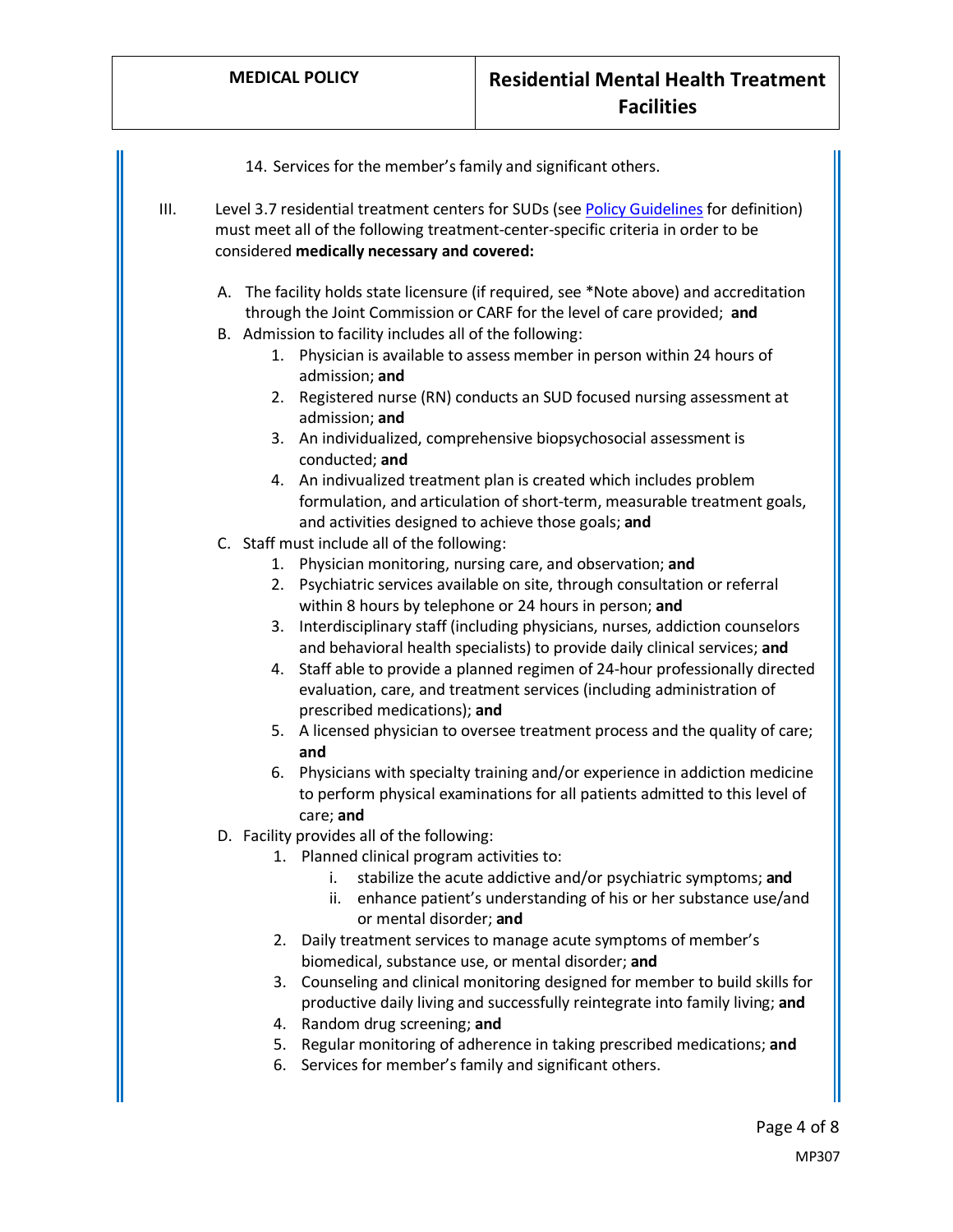- IV. Residential mental health treatment centers are considered **not medically necessary and not covered** when criteria I, II, or III are not met.
- V. Facilities providing custodial care, such as therapeutic group homes, therapeutic schools, and wilderness (outdoor) therapy do not meet the minimum requirements for a residential mental health treatment center and are considered **not medically necessary and not covered**.

## **CPT/HCPCS CODES**

Note: No CPT or HCPCS codes for residential mental health treatment facilities. Revenue codes 1001 (Residential Treatment, Psychiatric) and 1002 (Behavioral Health Accommodations Residential Chemical Dependency) apply.

### **DESCRIPTION**

#### Residential Mental Health Treatment Facility

Residential mental health treatment facilities refer to non-hospital facilities that offer psychiatric services and treatment programs for individuals with mental health and substance use disorders. Facilities tend to offer intensive programs with daily individual and group therapy sessions with the goal of improving functionality and reintegrating patients in their communities.

#### The American Society of Addition Medicine (ASAM) Levels of  $CARE<sup>1</sup>$

The ASAM Criteria describe SUDs treatments based on four broad levels of care: (1) Outpatient services, (2) Intensive Outpatient/Partial Hospitalization Services, (3) Residential/Inpatient Services, and (4) Medially Managed Intensive Inpatient Services. The following definitions pertain to this policy:

- <span id="page-4-0"></span>• **ASAM Level 3.5:** "Called Clinically Managed Medium-Intensity Residential Services for adolescents and Clinically Managed High-Intensity Residential Services for adults, this level of care provides 24-hour care with trained counselors to stabilize multidimensional imminent danger and prepare for outpatient treatment. Patients in this level are able to tolerate and use full active milieu or therapeutic communities. Level 3 encompasses residential services that are described as co-occurring capable, co-occurring enhanced, and complexity capable services, which are staffed by designated addiction treatment, mental health, and general medical personnel who provide a range of services in a 24-hour treatment setting."
- <span id="page-4-1"></span>• **ASAM Level 3.7**: "Called the Medically Monitored High-Intensity Inpatient Services for adolescents and Medically Monitored Intensive Inpatient Services Withdrawal Management for adults, this level of care provides 24-hour nursing care with a physician's availability for significant problems in Dimensions 1, 2, or 3. Patients in this level of care require medication and have a recent history of withdrawal management at a less intensive level of care, marked by past and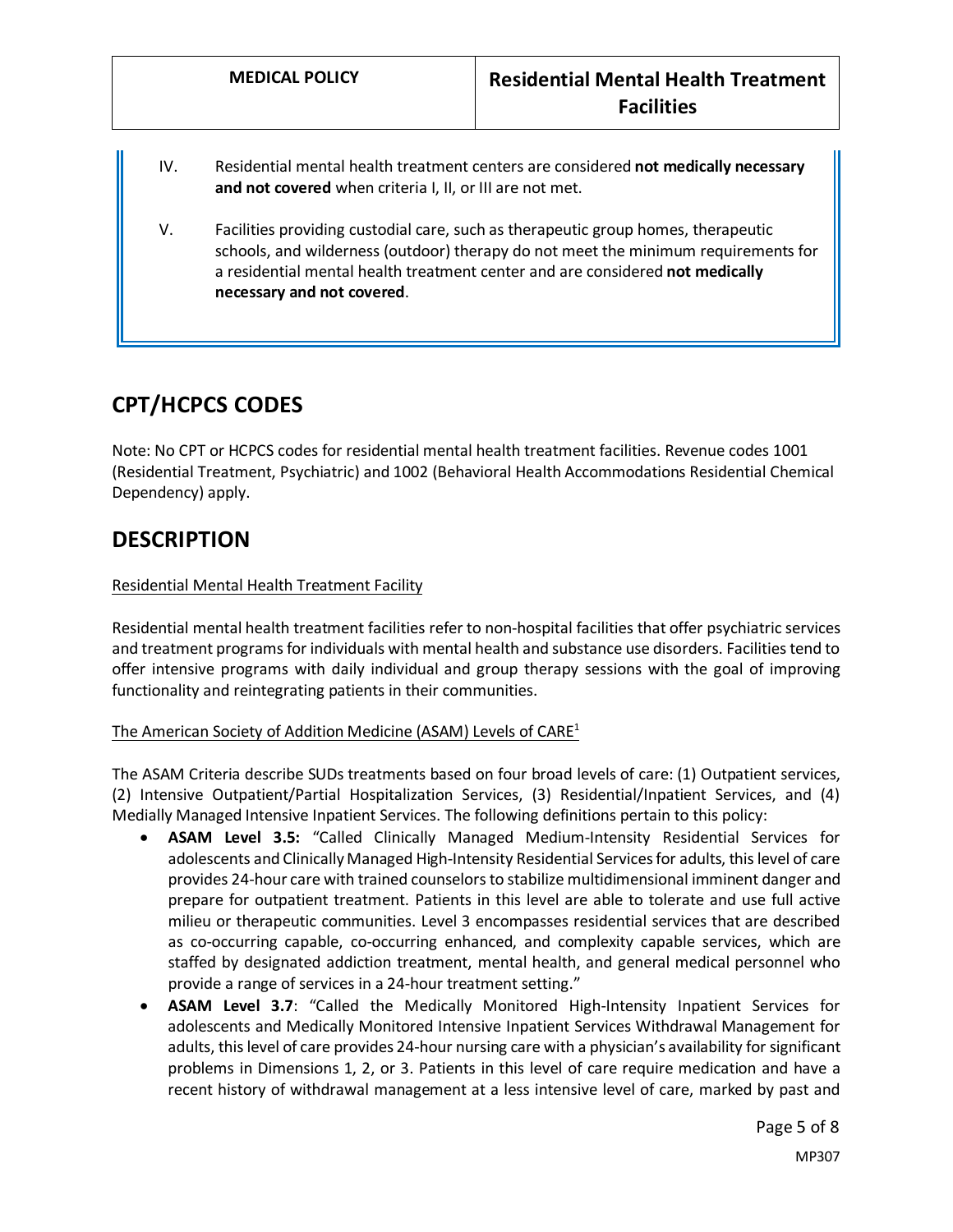current inability to complete withdrawal management and enter into continuing addiction treatment. This is the appropriate setting for patients with subacute biomedical and emotional, behavioral, or cognitive problems that are so severe that they require inpatient treatment. Level 3 encompasses residential services that are described as co-occurring capable, co-occurring enhanced, and complexity capable services, which are staffed by designated addiction treatment, mental health, and general medical personnel who provide a range of services in a 24-hour treatment setting." 1

#### Custodial Care

Custodial care refers to:

- 1. Nonmedical assistance, such as assistance with activities of daily living
- 2. Health-related services provided for the primary purposed of meeting the member's personal needs or maintaining a level of function, regardless of setting.
- 3. Remaining in treatment for the purpose of supportive living environment or avoidance of to avoid returning to home environment.

### **CLINICAL PRACTICE GUIDELINES**

#### American Society of Addiction Medicine (ASAM)

In 2013, ASAM published guidelines for placement, continued stay, transfer, or discharge of patients with addiction and co-occurring conditions. The guideline book offers specific guidance for the  $3^{rd}$  levels of care, residential/inpatient services. $1$ 

#### Mental Health America (MHA)

In 2015, MHA published a position statement on Residential Treatment for Children and Adolescents with Serious Mental Health and Substance Use Conditions. The statement calls out great variance in the quality of residential treatment facilities and promotes evidence-based practices, monitored outcomes, mandated licensure, training and continuing education, and required background checks for a treatment personnel.<sup>2</sup>

#### Oregon Health Authority (OHA)

OHA published rules and regulations for Residential Treatment Facilities and Residential Treatment Homes for Adults with Mental Health Disorders. The rules "promote optimum health, mental and social well-being, and recovery for adults with mental health disorders through the availability of a wide range of home and community based residential settings and services. They prescribe how services will be provided in safe, secure, and homelike environments that recognize the dignity, individuality, and right to self-determination of each individual."<sup>3</sup>

## **CENTERS FOR MEDICARE & MEDICAID SERVICES**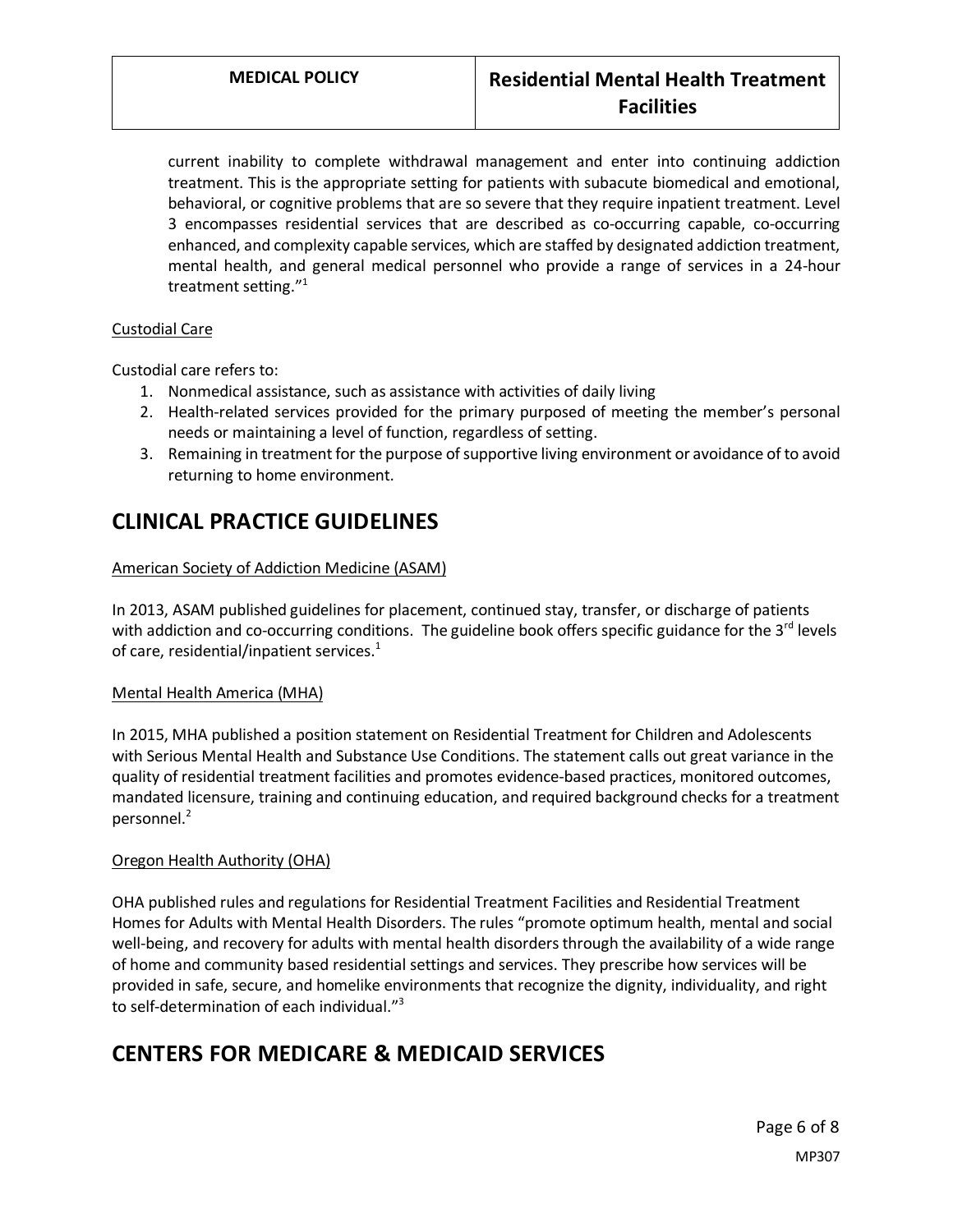As of 8/30/2021, no Centers for Medicare & Medicaid (CMS) coverage guidance was identified which addresses residential mental health treatment facilities.

# **INSTRUCTIONS FOR USE**

Company Medical Policies serve as guidance for the administration of plan benefits. Medical policies do not constitute medical advice nor a guarantee of coverage. Company Medical Policies are reviewed annually and are based upon published, peer-reviewed scientific evidence and evidence-based clinical practice guidelines that are available as of the last policy update. The Companies reserve the right to determine the application of Medical Policies and make revisions to Medical Policies at any time. Providers will be given at least 60-days' notice of policy changes that are restrictive in nature.

The scope and availability of all plan benefits are determined in accordance with the applicable coverage agreement. Any conflict or variance between the terms of the coverage agreement and Company Medical Policy will be resolved in favor of the coverage agreement.

### **REGULATORY STATUS**

#### Mental Health Parity Statement

Coverage decisions are made on the basis of individualized determinations of medical necessity and the experimental or investigational character of the treatment in the individual case. In cases where medical necessity is not established by policy for specific treatment modalities, evidence not previously considered regarding the efficacy of the modality that is presented shall be given consideration to determine if the policy represents current standards of care.

## **MEDICAL POLICY CROSS REFERENCES**

• Wilderness Therapy, MP289

### **REFERENCES**

- 1. Mee-Lee D SG, Fishman MJ, Gastfriend DR, Miller MM. *The ASAM criteria: Treatment criteria for addictive, substance-related, and co-occurring conditions. 3rd ed.* Carson City, NV: American Society of Addiction Medicine; 2013.
- 2. Mental Health America. Position Statement 44: Residential Treatment For Children And Adolescents With Serious Mental Health And Substance Use Conditions. Approved 6/3/2015. [https://www.mhanational.org/issues/position-statement-44-residential-treatment-children](https://www.mhanational.org/issues/position-statement-44-residential-treatment-children-and-adolescents-serious-mental-health)[and-adolescents-serious-mental-health.](https://www.mhanational.org/issues/position-statement-44-residential-treatment-children-and-adolescents-serious-mental-health) Accessed 3/22/2021.
- 3. Oregon Health Authority. Health Systems Division: Behavioral Health Services. Chapter 309. Residential treatment facilities and residential treatment homes for adults with mental health